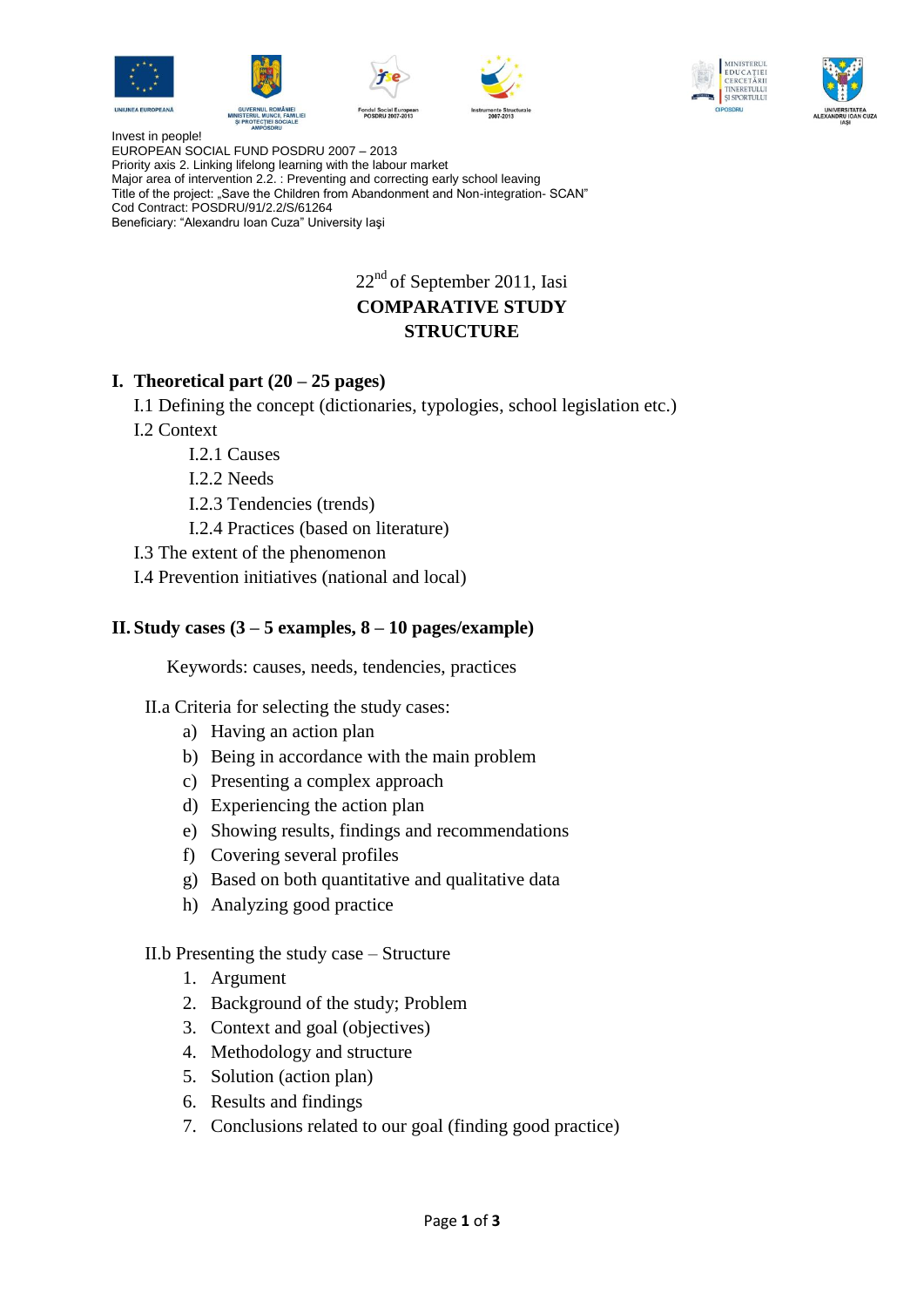











Invest in people! EUROPEAN SOCIAL FUND POSDRU 2007 – 2013 Priority axis 2. Linking lifelong learning with the labour market Major area of intervention 2.2. : Preventing and correcting early school leaving Title of the project: "Save the Children from Abandonment and Non-integration- SCAN" Cod Contract: POSDRU/91/2.2/S/61264 Beneficiary: "Alexandru Ioan Cuza" University Iaşi

# **III. Bank of good practice (structured on categories)**

- What was the problem?
- What was the action?
- Which were the results?

## **IV. Strategy paper for good practices**

| Practice   Objectives   Actions | Term  |               | <b>Risks</b> | Solutions   Resources |  |
|---------------------------------|-------|---------------|--------------|-----------------------|--|
|                                 | short | $median$ long |              |                       |  |
|                                 |       |               |              |                       |  |
|                                 |       |               |              |                       |  |
|                                 |       |               |              |                       |  |

## **V. Good practices into the SCAN project**

- Qualitative aspects
- Study cases
- Training models

#### **VI. Conclusions and findings**

#### **VII. Recommendation perspectives (legislative measures related to policies)**

#### **What is the risk of dropping out after becoming a SCAN beneficiary:**

- a) The parents will call them back home
- b) Social and emotional changes generated by parents, teachers and other pupils
- c) Bad marks (school pressure)
- d) Unhappy by being in the project
- e) Stigmatized for being in special classes

These risk sources will become indicators for a set of monitoring instruments emphasizing on the important aspects to be considered.